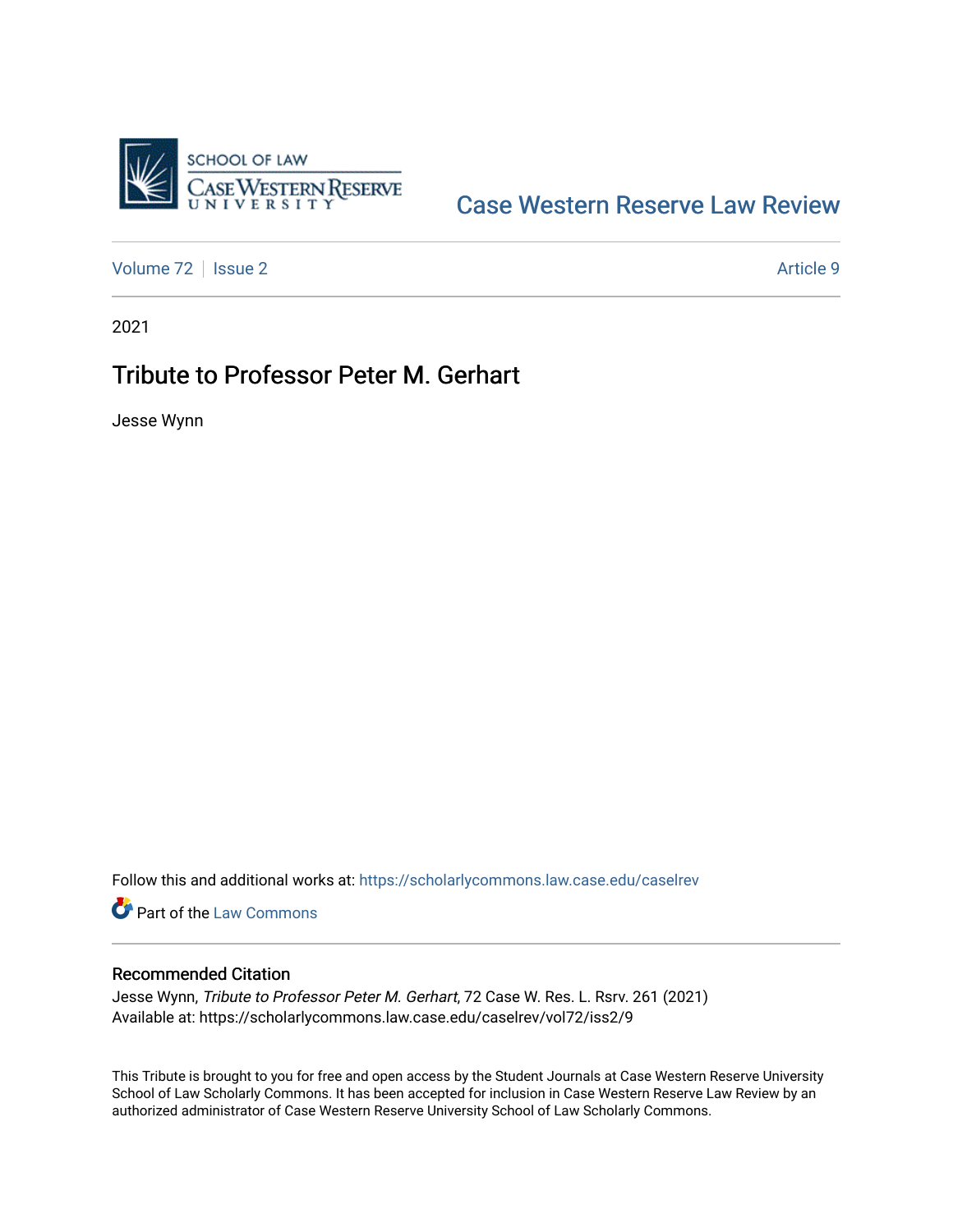## *Jesse Wynn*†

I was lucky to have Professor Gerhart in my life in two ways: first, I learned torts from Professor Gerhart beginning in my first semester; and second, I went on to work for Professor Gerhart on several projects as his research and teaching assistant.

First, I want to talk about Professor Gerhart from the torts-student perspective. In a semester where students are often left feeling overwhelmed (to put it mildly) Professor Gerhart's classroom was a breath of fresh air. I'm not saying the class was easy—in fact, Professor Gerhart's torts engaged us in a very difficult, philosophy-of-law manner. But still, even if we were intimidated by his brilliance, many of us felt at ease because of Professor Gerhart's kindness and friendship. Fellow student Andy Rumschlag put it well when he told me that Professor Gerhart made us feel like "colleagues and co-conspirators." I love this phrase because Professor Gerhart had a novel approach to the law that he outlined in his books and highlighted in his class—and when he taught us this approach, it was as if he was letting us in on a secret. But Professor Gerhart wasn't just *teaching* this secret. He was also a deeply thoughtful listener who engaged with his students' thoughts and incorporated those thoughts into his own understanding of torts. That understanding was to engage with torts in a values-based way. We were to understand case outcomes in terms of the parties' goals and values by giving each party's interests due weight, whether those interests were physical, emotional, or economic.

Ultimately, we learned that the court in a torts case decides how much we should look out for one another's values and well-being when we act. Professor Gerhart lived this theme. One example I want to highlight yet again was that every semester, either around the time that students could expect midterm grades or at finals time, Professor Gerhart would send his students a message titled "You Are Not Your Grades." For my class, this included a speech that he gave us, telling us that our grades would have almost no impact on the quality or kind of lawyer we would become. He told us that we work as hard as we do because our clients depend on us, not because we want to be the best in the class. In several discussions I've had with students since Professor Gerhart's passing, these messages always come up. This reminder of our inherent value brought both peace and purpose to many students. Overall, a consistent them is that Professor Gerhart cared deeply about our well-being; students will bring that empathy forward for years to come.

<sup>†</sup> Law Clerk to Chief Judge Patricia A. Gaughan, United States District Court for the Northern District of Ohio.